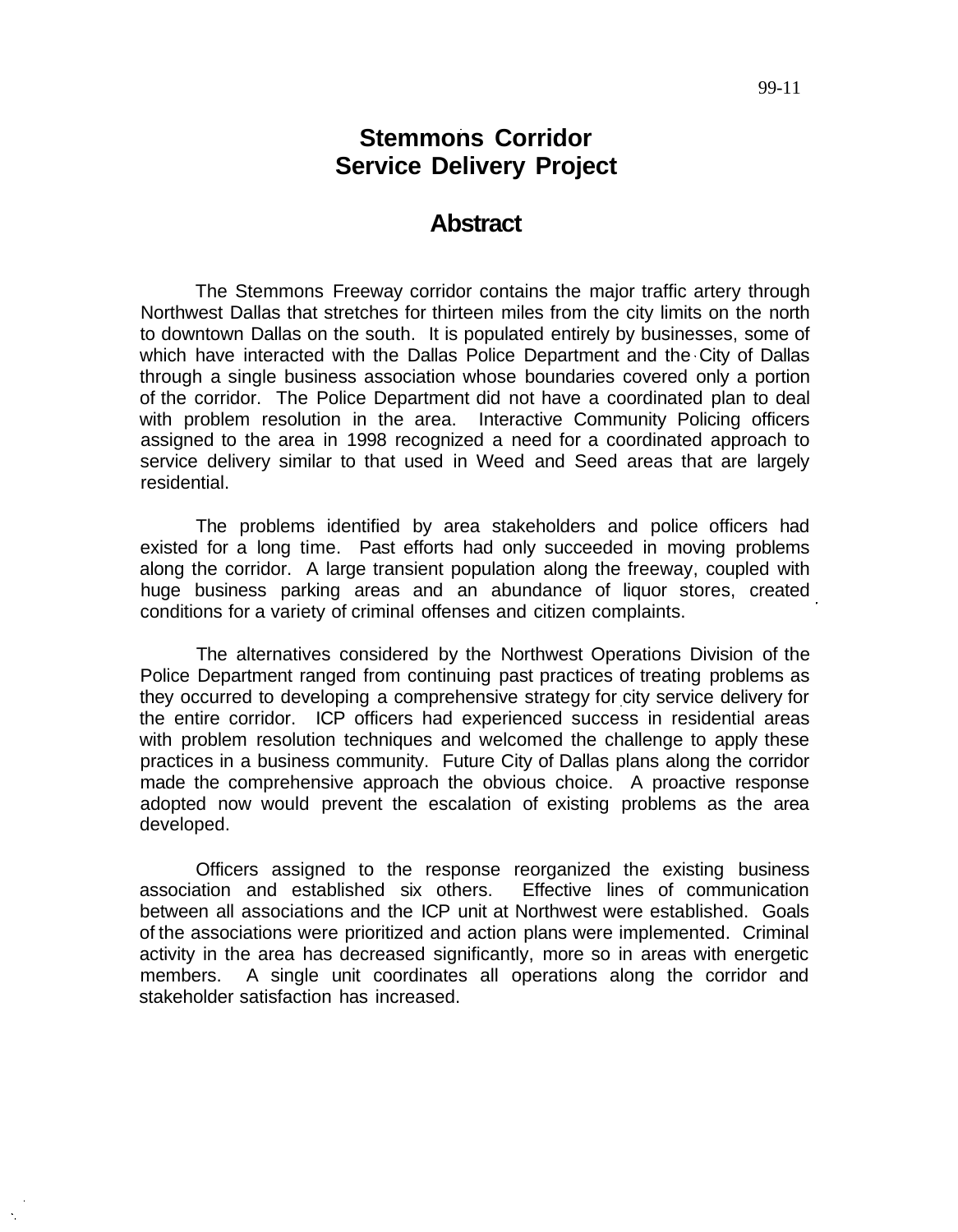# **Stemmons Corridor Service Delivery Project**

#### **Scanning**

The Stemmons Corridor in Northwest Dallas consists of the area along Interstate 35E (Stemmons Freeway) between downtown Dallas on the south and Interstate 635 to the north. The Stemmons Freeway is the major traffic artery located within the Northwest Operations Division of the Dallas Police Department. This traffic artery serves the many businesses along the freeway and the downtown business district from the suburbs north and west of the City of Dallas and from DFW Airport. Interstate 35E is recognized as part of the North American Free Trade Agreement (NAFTA). The Texas Department of Transportation estimates that 265,000 people utilize this freeway on a daily basis.

The Stemmons Corridor is the domain of a variety of businesses large and small. The area contains four major hospitals, four wholesale market showplaces, forty hotels, three restaurant/entertainment complexes, and many industrial areas spread along the thirteen miles of freeway.

The development of a strategy for service delivery over such a diverse, large area was a major obstacle to improving the quality of life in this area. Business associations along the freeway interacted with the Police Department at different levels, with different individuals, or not at all. Community Policing officers, previously assigned to residential areas only, were not actively involved in this area. In April 1998, ICP Officers were assigned to the Stemmons Corridor

 $\mathbf{1}$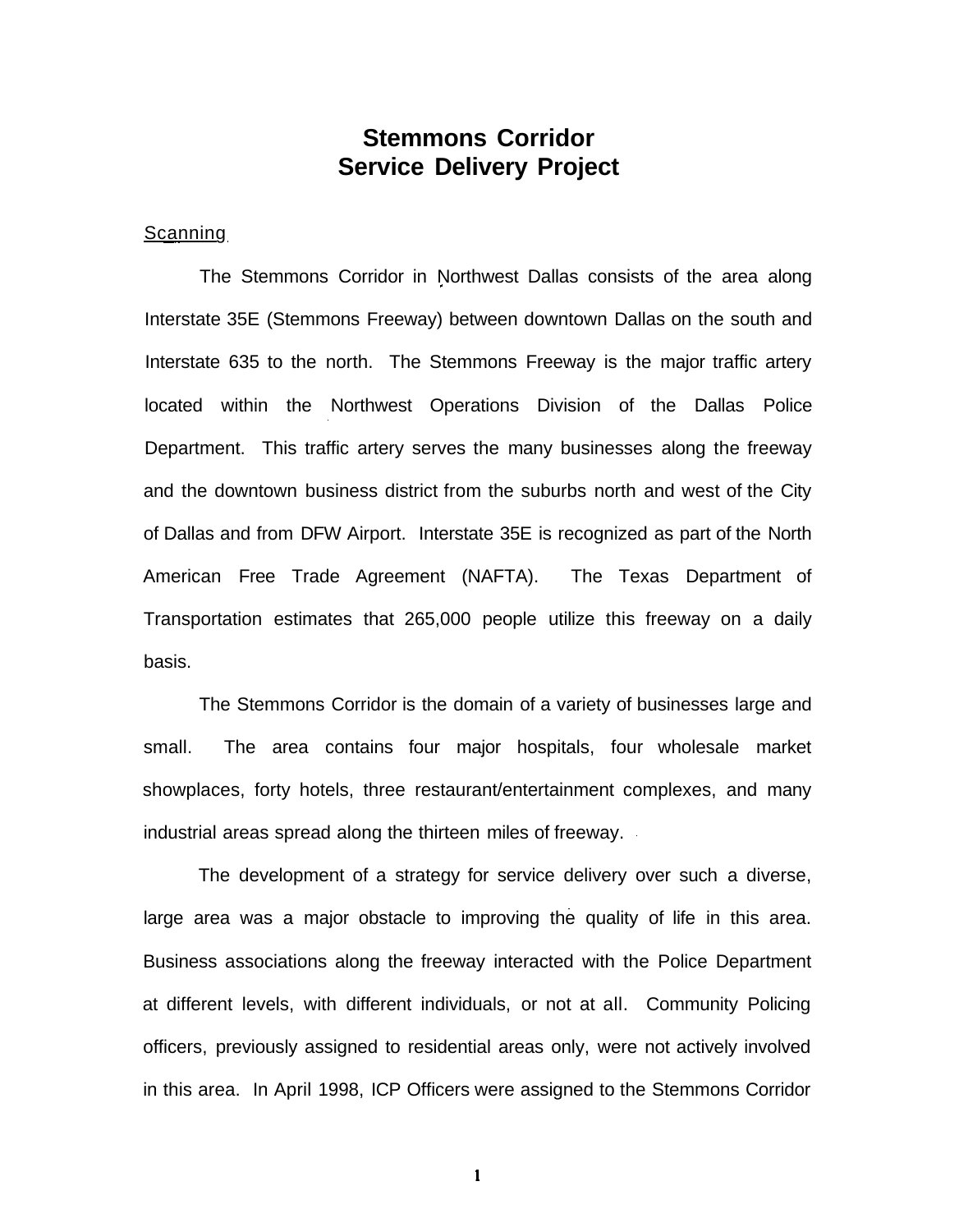area due to the number of citizen and officer complaints or requests for service directly affecting the business corridor. At that time, the only association in contact with the Police Department was the Stemmons Corridor Business Association, which has been in existence for fifteen years.

In meetings with SCBA members, it became apparent that different areas within the association had different needs and concerns. The officers recognized that many of the problems were similar to, or affecting, other areas and businesses along Stemmons Freeway outside the boundaries of the SCBA. ICP officers and Crime Prevention officers determined that the Police Department was not effectively and efficiently delivering a coordinated service package to address problems along this thoroughfare.

The initiation of a strategy to coordinate service delivery in such a large area was a challenge that the Community Policing officers welcomed. Recognizing that dealing almost exclusively with business areas rather than residential areas provided the officers new opportunities in problem resolution. The officers initially considered three or four issues in the development of the strategy: geographic locations, business classes (i.e. hotels), common crime activity, and future City of Dallas plans. The decision to invest in a major strategy effort along the freeway was chosen as a proactive approach to manage future developments in the area, such as: 1) Trinity River Development, 2) Dallas Area Rapid Transit rail service expansion, 3) American Airlines Center sports arena, and 4) future development of the vacant land adjoining Stemmons Freeway.

 $\overline{2}$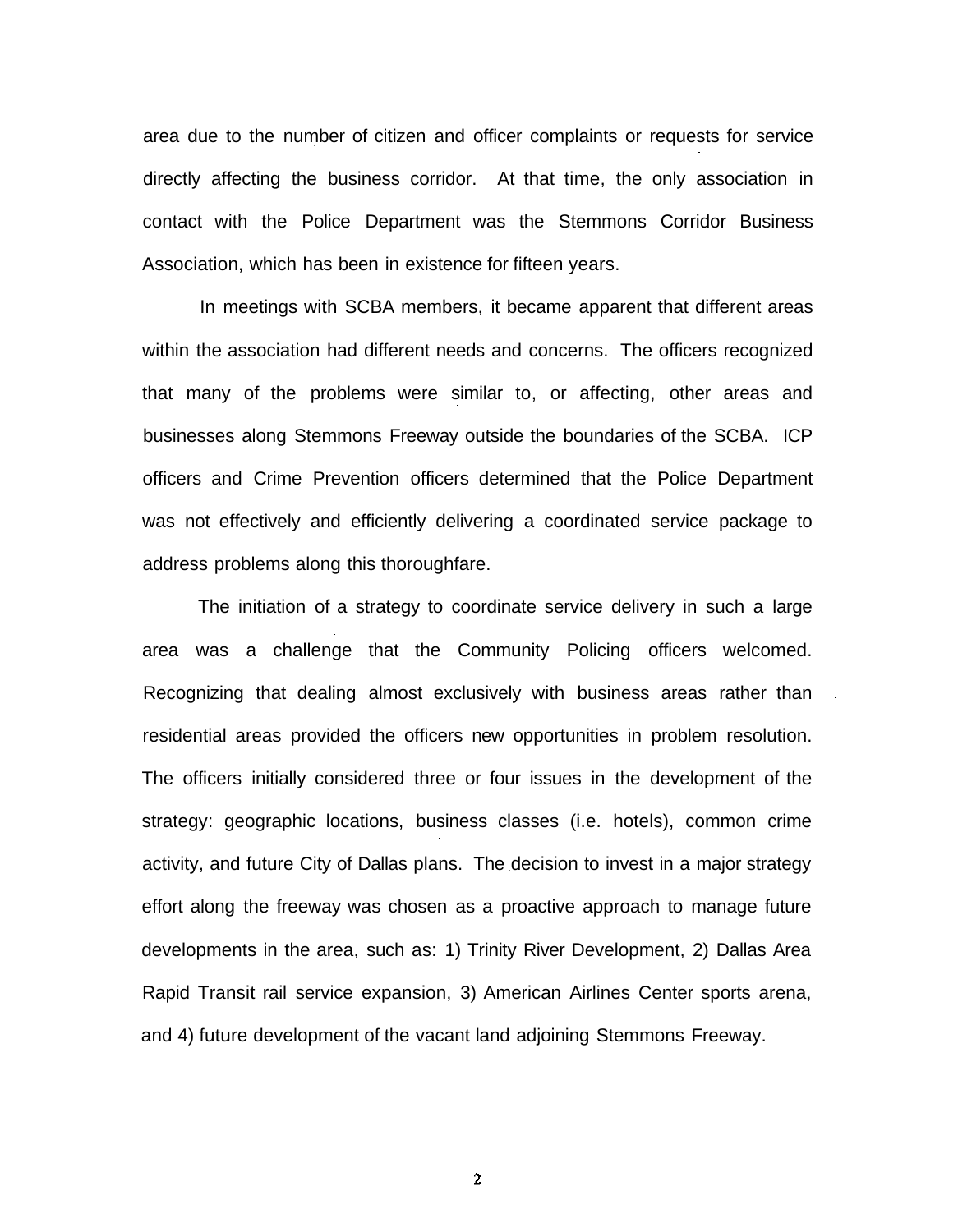#### Analysis

The issue of developing a strategy for the coordinated delivery of services in the Stemmons Corridor had never been addressed. The specific problems along the corridor had been in existence for a long time, and began to gain attention as development occurred along the freeway. ICP officers noticed a lack of coordination when they were first assigned to the area. The personal observations of ICP officers in the area, an analysis of specific crime along the corridor, and meetings with the various stakeholders led to the recognition of the problem facing the Stemmons Corridor.

Prior to the assignment of ICP officers to this area, the problems in the area were dealt with in a piecemeal manner. This resulted in moving crime and quality of life problems up and down the freeway without bringing a resolution to the issues. The size and business make up of the area made it difficult to coordinate police activities with the stakeholders in the area. There are virtually no residential areas along the freeway. Many of the industrial and business enterprises along the freeway are closed in the evening and on weekends. The variety of businesses along this route made it difficult to suggest, or enact, a specific activity to address their problems.

The vast physical boundaries and differing businesses made it difficult to coordinate a strategy to provide problem-solving services to this community. Identifying stakeholders willing to work with the Police Department and the City of Dallas also proved to be difficult. The area is the home of numerous liquor stores and day labor services. This combination makes the area attractive to homeless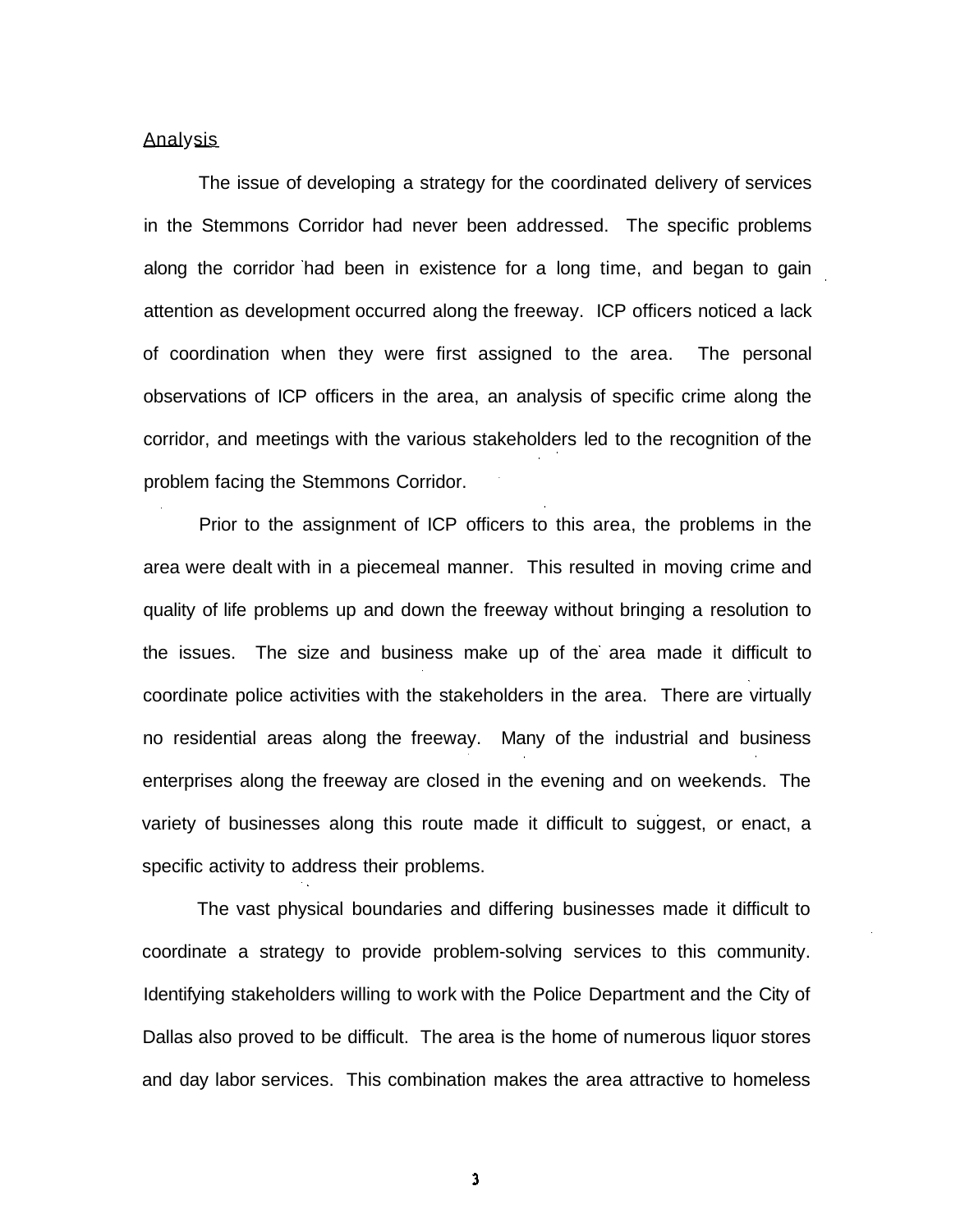individuals and panhandlers. To compound this situation, the Salvation Army, Parkland Hospital (Dallas County Hospital), and four jail facilities are also in the area. The transient population along the freeway is large and is a source of many of the complaints and criminal offenses throughout the corridor.

Due to the lack of a coordinated strategy for service delivery many problems were allowed to fester and grow. The transient population exploded during the spring and summer of 1998. Along with this increase came an increase in Business Burglaries, Burglaries of Motor Vehicles, and Individual Robberies. The ICP Unit of the Northwest Operations Division began seeing an increase in requests for service from officers, business owners, and city government. These requests all dealt with the transient population and their encampments located throughout the area.

The physical appearance of much of the area was also in decline. Business owners in some areas were not organized and were not aware of how to access City of Dallas services. Vacant businesses and vacant lots became eyesores with broken windows and high weeds. Trash from the transients in the area filled alleys and lots in the area. Homeless individuals, many within site of people working or traveling through the area each day, were utilizing vacant buildings.

#### Response

The range of possible responses to the problem was almost as large as the area being considered. The easiest response was to continue to treat

 $\overline{\mathbf{4}}$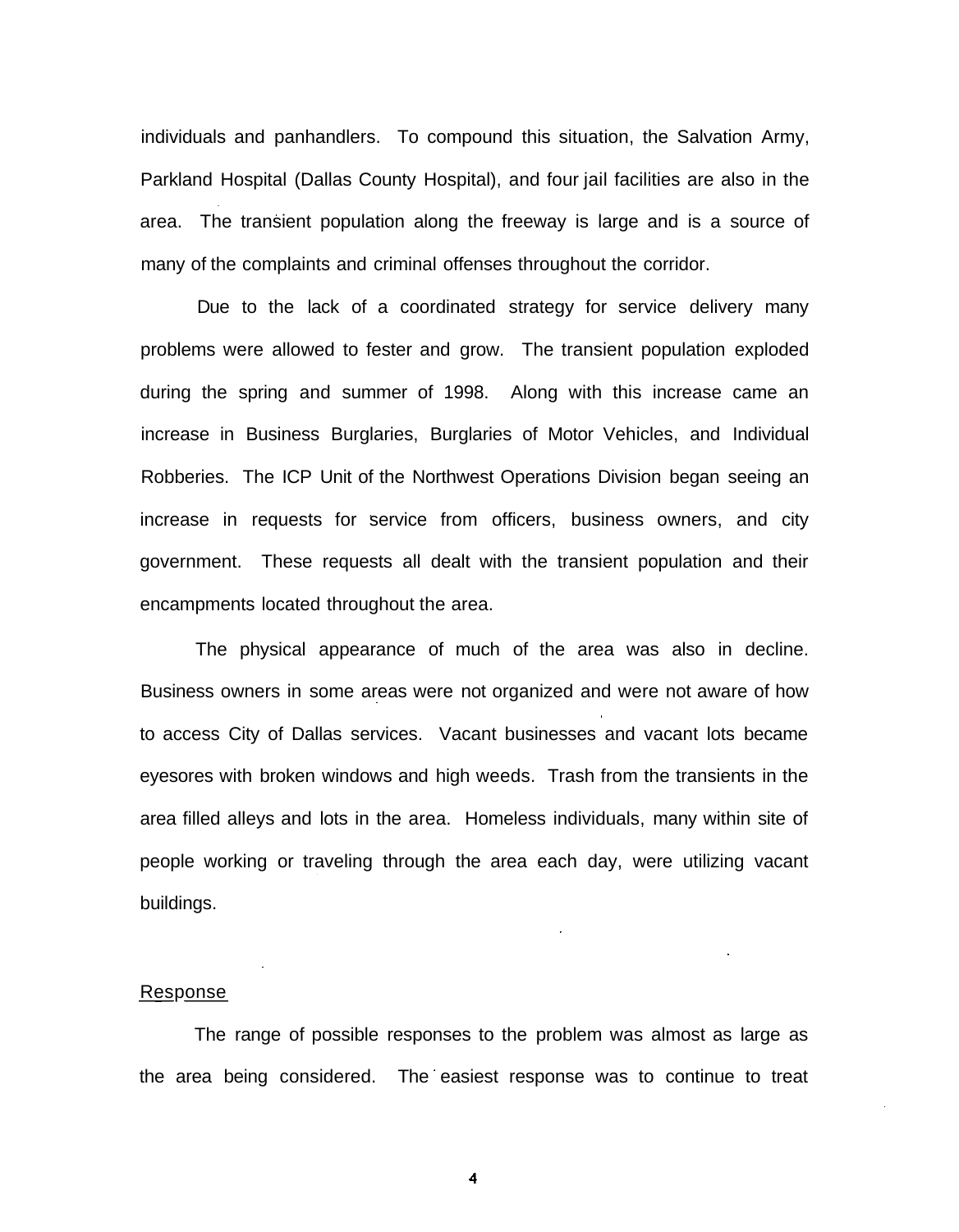problems in a reactive manner as had been done in the past. Secondly, the Department could continue to work with the Stemmons Corridor Business Association, and focus efforts on problems in this area only. The most difficult response was to try and coordinate a strategy to address problems in the entire Stemmons Corridor. The ICP Unit, in conjunction with the Northwest Operations Division command, adopted the most comprehensive response. This response recognized the future developments planned along the Stemmons Corridor, and presented the opportunity to take a proactive approach to potentially more severe problems.

The analysis showed that the Department was more successful at providing services to solve problems in the area of the Stemmons Corridor Business Association (SCBA) than in areas along the freeway not covered by business associations. It was noted that quadrants within the SCBA that interacted more often with the police achieved the best results in problem resolution. This seemed logical to ICP officers familiar with the successes of working with committed stakeholders in residential areas. Thus, the organization of business associations by geographic areas or by business type throughout the corridor was implemented. Once the stakeholders were established, a line of communication between the various groups became necessary. Prioritizing the goals of the almost-identical groups was followed by an introduction to the providers of various City of Dallas services and instructions on how to obtain them.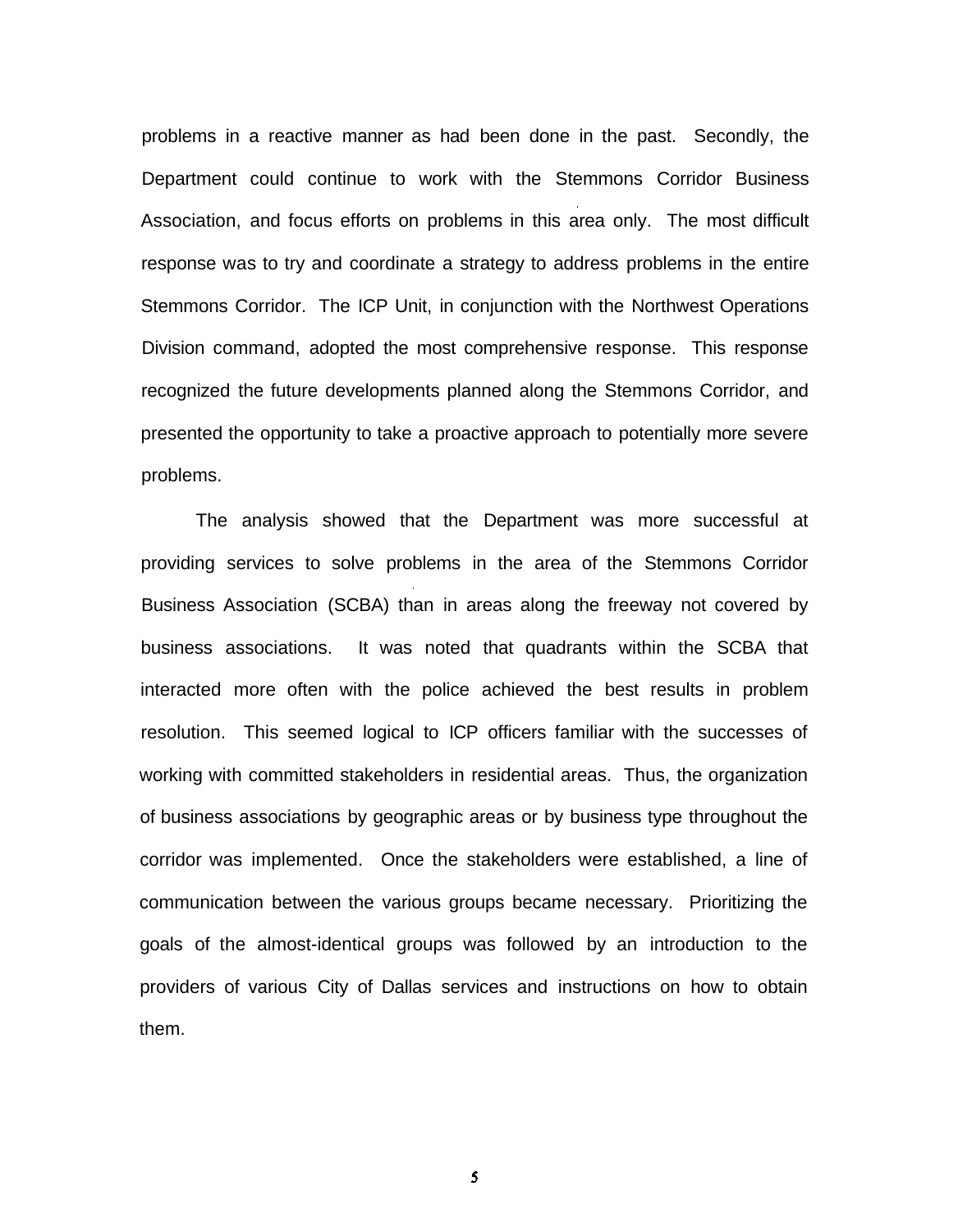The existing SCBA was divided into four quadrants with "block captains" in each to report concerns and communicate with Crime Prevention and ICP officers. Business associations were organized north and south of the SCBA area in an attempt to cover the entire freeway corridor. The establishment of six new organizations covered ninety percent of the area along the freeway not covered by the SCBA: 1) Walnut Hill Area Merchants Association, 2) Design District, 3) Trinity Business Watch, 4) Korean Business Association, 5)Mix-Master Business Association, and 6) Hotel Association. ICP and Crime Prevention officers have met with the new and existing associations on a regular basis to stay abreast of concerns in the area.

The overall goal for the Stemmons Corridor Service Delivery Project was to develop a coordinated strategy for the delivery of problem resolution services to the area. It was surmised that through this effort the Department would be able to eliminate or reduce the root causes of problems in the area. This would be accompanied by a decrease in crime, an improvement in the quality of life in the area, and an increased potential for economic development. ICP officers would have the overall responsibility for the coordination of efforts in this area. Two officers were assigned primary responsibility for the area, and four others whose ICP areas abutted the area would also be involved. These officers would coordinate needed police operations along the corridor. They also had the responsibility of coordinating other city services in the area through the Northwest Service Coordination Team in the Dallas City Manager's Office. Police operations involved officers from the ICP Unit, Crime Prevention Team,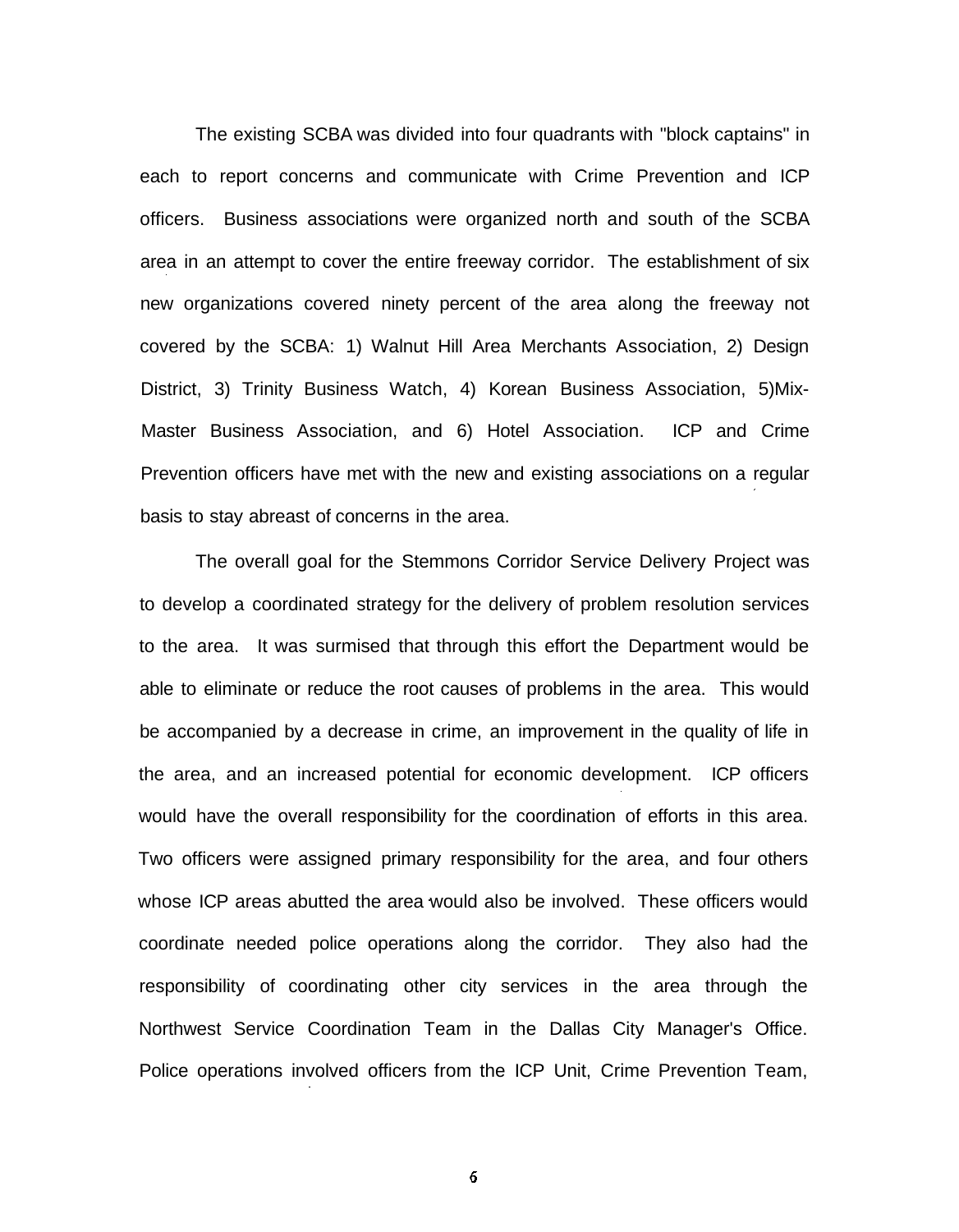Bicycle Unit, Patrol, and Support Abatement Forfeiture Enforcement (S.A.F.E.) Team.

#### **Assessment**

Six business organizations were established, or co-opted, along the Stemmons Corridor between June and December of 1998. These organizations, coupled with the existing Stemmons Corridor Business Association, now cover about ninety percent of the occupied land along Stemmons Freeway. The goals and objectives of all the groups were gathered and prioritized. A strategy to address these problems was then put in place to resolve the problems. The ICP Unit has conducted twenty-four operations within the corridor in the past eleven months. The operations conducted thus far in the area are:

| Environmental Enhancement (Homeless Relocation)    | <b>June 1998</b> |
|----------------------------------------------------|------------------|
| Bar Inspection                                     | <b>June 1998</b> |
| <b>Public Intoxication Sweep</b>                   | <b>June 1998</b> |
| Saturation Patrol - Alcohol Enforcement            | <b>June 1998</b> |
| Homeless Relocation from Area Businesses           | <b>June 1998</b> |
| Homeless Camp Clean Up                             | <b>June 1998</b> |
| <b>Public Intoxication Sweep</b>                   | <b>June 1998</b> |
| Homeless Encampment Clean Up                       | <b>July 1998</b> |
| <b>Establishment of Stemmons Hotel Association</b> | <b>July 1998</b> |
| <b>Public Intoxication Sweep</b>                   | <b>July 1998</b> |
| Homeless Encampment Clean Up                       | August 1998      |
| Mix-Master Homeless Operation                      | August 1998      |
| <b>Alcohol Related Problem Enforcement</b>         | October 1998     |
| Walnut Hill Area Clean Up                          | November 1998    |
| Part 1 Offense Reduction - Stemmons Corridor       | November 1998    |
| <b>Mix-Master Crime Reduction</b>                  | December 1998    |
| Removal of Homeless Encampment                     | January 1999     |
| Homeless Encampment Clean Up                       | January 1999     |
| Crime Reduction in the Design District             | February 1999    |
| Robbery Reduction in Korean Business District      | February 1999    |
| Walnut Hill Area Clean Up                          | April 1999       |
| Alcohol Enforcement - Stemmons Corridor            | April 1999       |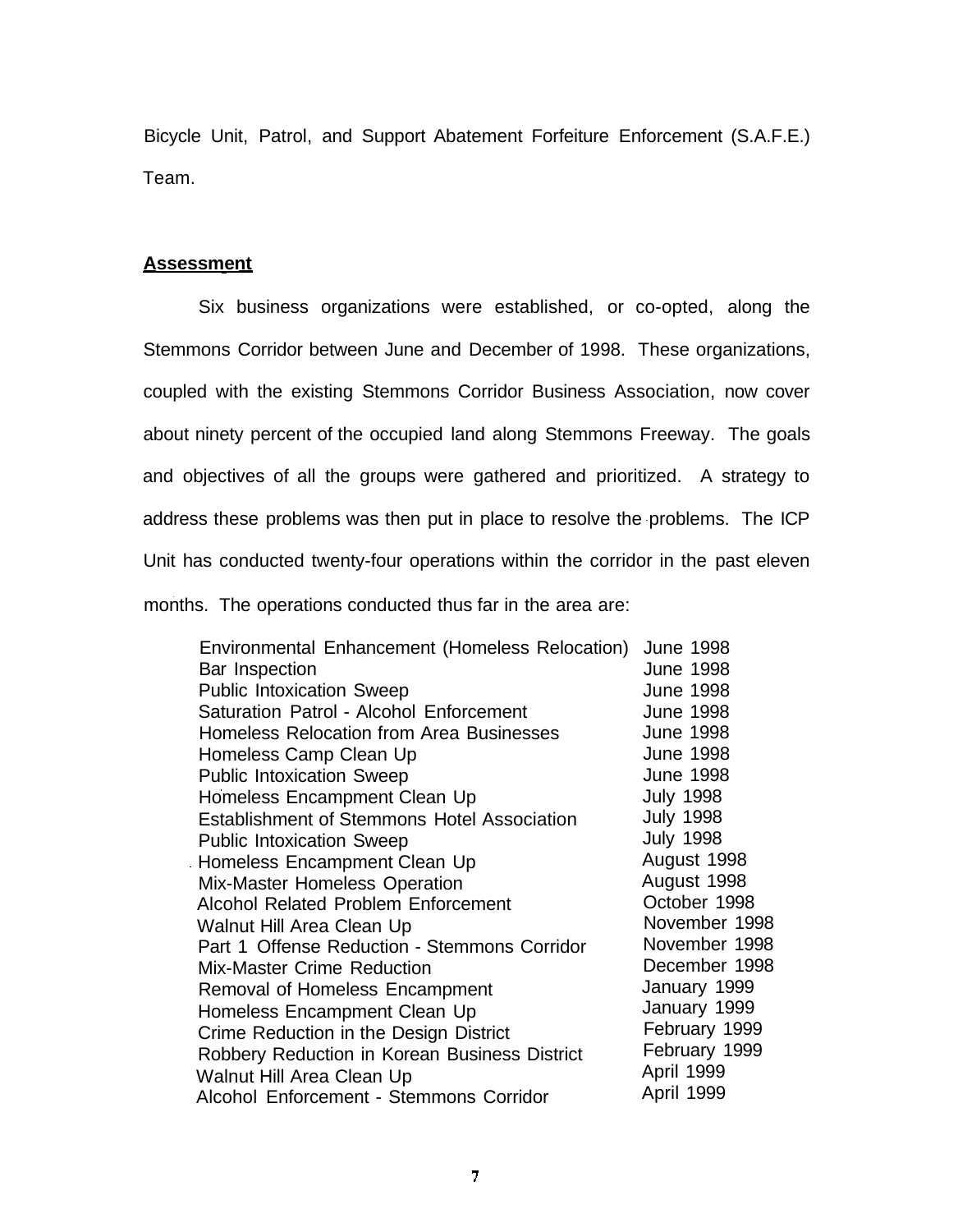Auto Theft, BMV Reduction - Stemmons Corridor April 1999 Vacant High Rise Clean Up April 1999

Communication along the corridor now flows much more effectively as the new associations interact with one another and the SCBA. The ICP unit acts as a single point of contact for all groups in the area and all operations are coordinated from this unit. The command staff at the Northwest Operations Division has given great latitude to the unit to conduct necessary operations and to contact other needed City of Dallas departments and outside agencies.

The crime statistics in this area for the period of January-March 1999 vs. October-December 1998 show a seventeen percent reduction in violent crime, a four percent reduction in non-violent crime, and a five percent reduction in total crime. The Walnut Hill Area Merchants Association, which has been one of the most active associations, has experienced even greater reductions in crime. This time period was used for evaluation since the formation of the new associations was not complete until December of 1998.

Officers attending meetings with stakeholders have noted an increase in satisfaction with the response from the City to problems in the area. ICP and Crime Prevention officers have monitored the satisfaction level among association members throughout the implementation of this response. The Police Intelligence Research Specialist at the Northwest Operations Division has kept the ICP Unit informed of the crime statistics by association and for the entire corridor.

The main problem encountered in the implementation of the response was the relationships between the new associations and the Stemmons Corridor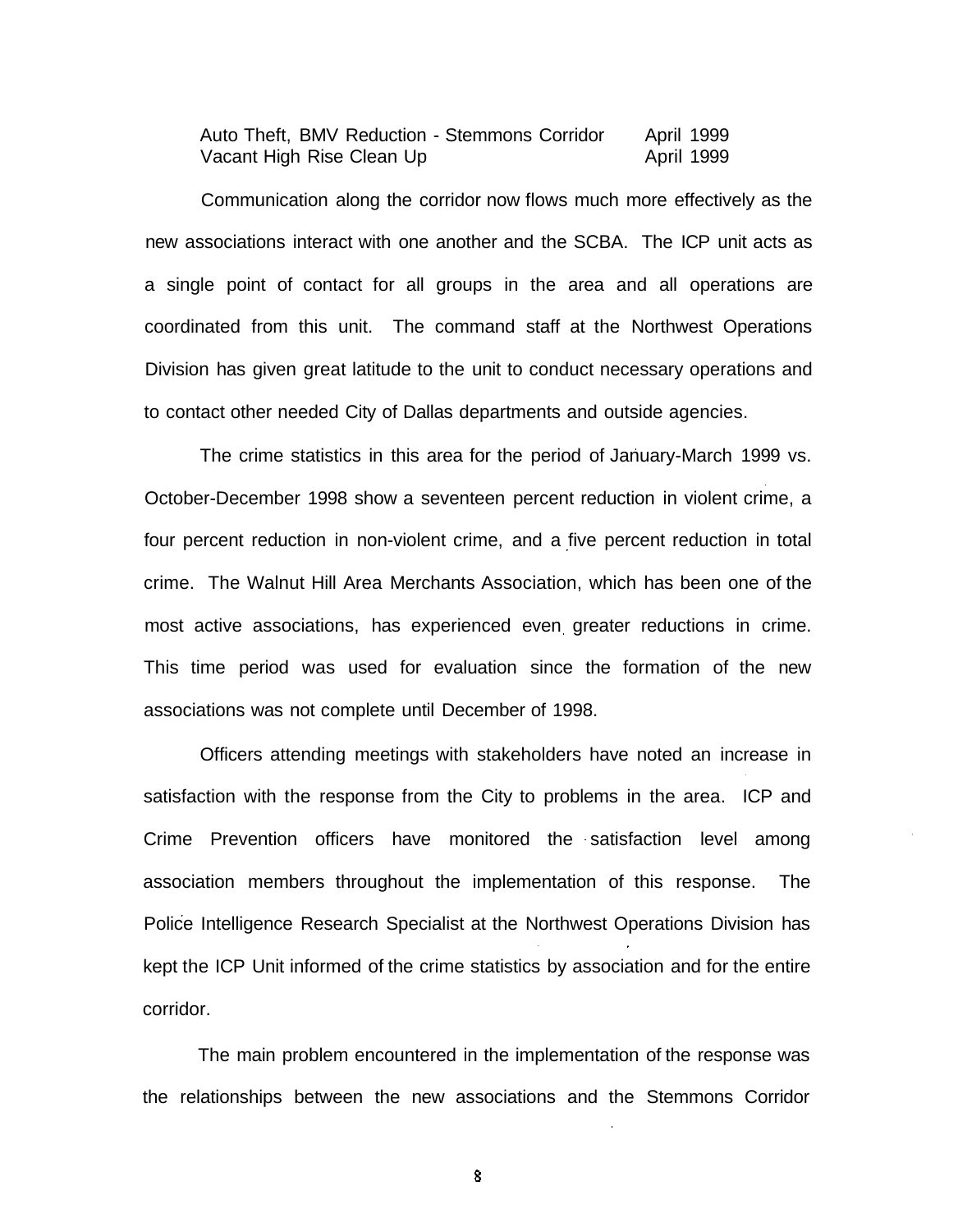Business Association. Each group was concerned about getting the appropriate attention to their problems. The SCBA thought the formation of industry specific groups (hotels) was diluting their influence in the region. ICP officers began to address this problem by taking association members to other association meetings to discuss common concerns and goals. Once the open dialogue was established, association members began communicating with other associations to offer assistance and support.

The ability to involve more police manpower in the response would have made the response more effective. The area is very large and diverse, and different problems require varied police actions at different times of the day. Officers have adjusted their work schedules and days off to address problems, but an increase in manpower would allow a more complete effort to address crime problems.

The coordination of other city services, in particular: Code Compliance, Fire Inspections, and Streets and Sanitation, has been conducted through the Service Coordination Team in the City Manager's Office. This has been somewhat effective in getting concerns addressed along the corridor. The ICP Unit would be able to more efficiently and effectively address many of the noncriminal type concerns if Code Compliance and Fire Inspectors were assigned to the ICP unit on a permanent basis. This would allow for an immediate response and follow-up to problem locations throughout the division.

The Northwest Operations Division will continue this response for the area indefinitely. The level of involvement by officers will decrease with time as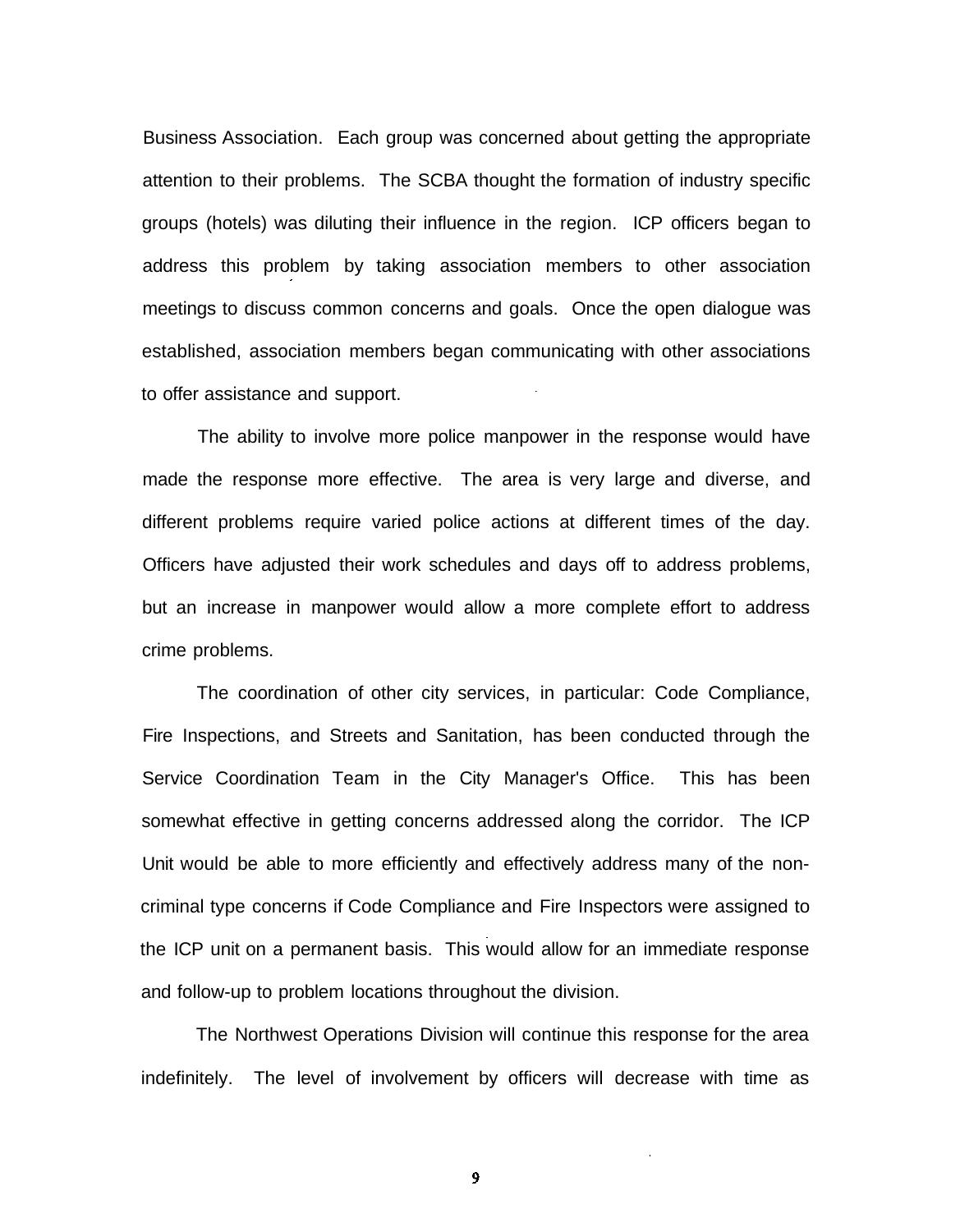associations learn how to obtain city services directly. Some crime problems such as burglary of motor vehicles and business burglaries will be reduced as crime prevention measures are implemented. The future developments along the corridor require the Police Department to maintain an active role in the area. A proactive approach with new businesses in the area will reduce or eliminate problems. Many of the planned activities along the corridor will not be completed during the careers of the officers currently working on the plan for the Stemmons Corridor today. This long-term initiative is the first of its kind for the Community Policing Unit at the Northwest Operations Division. This comprehensive approach has proven to be successful in residential areas throughout the City of Dallas over the past five years.

#### **Agency and Officer Information**

The Stemmons Corridor Service Delivery Project was conceived in the 1CP Unit of the Northwest Operations Division, and approved by the command of that Division. The ICP officers have all received training in problem resolution through Facilitative Leadership. This training focused on meeting management and conflict resolution. All of the officers have also attended Community Policing classes at the Dallas Police Academy. These classes offer instruction on identifying stakeholders, the development of goals and objectives, and the creation and implementation of operational plans to address problems.

Officers involved in this initiative have been given a tremendous amount of latitude in the development and implementation of this response. They have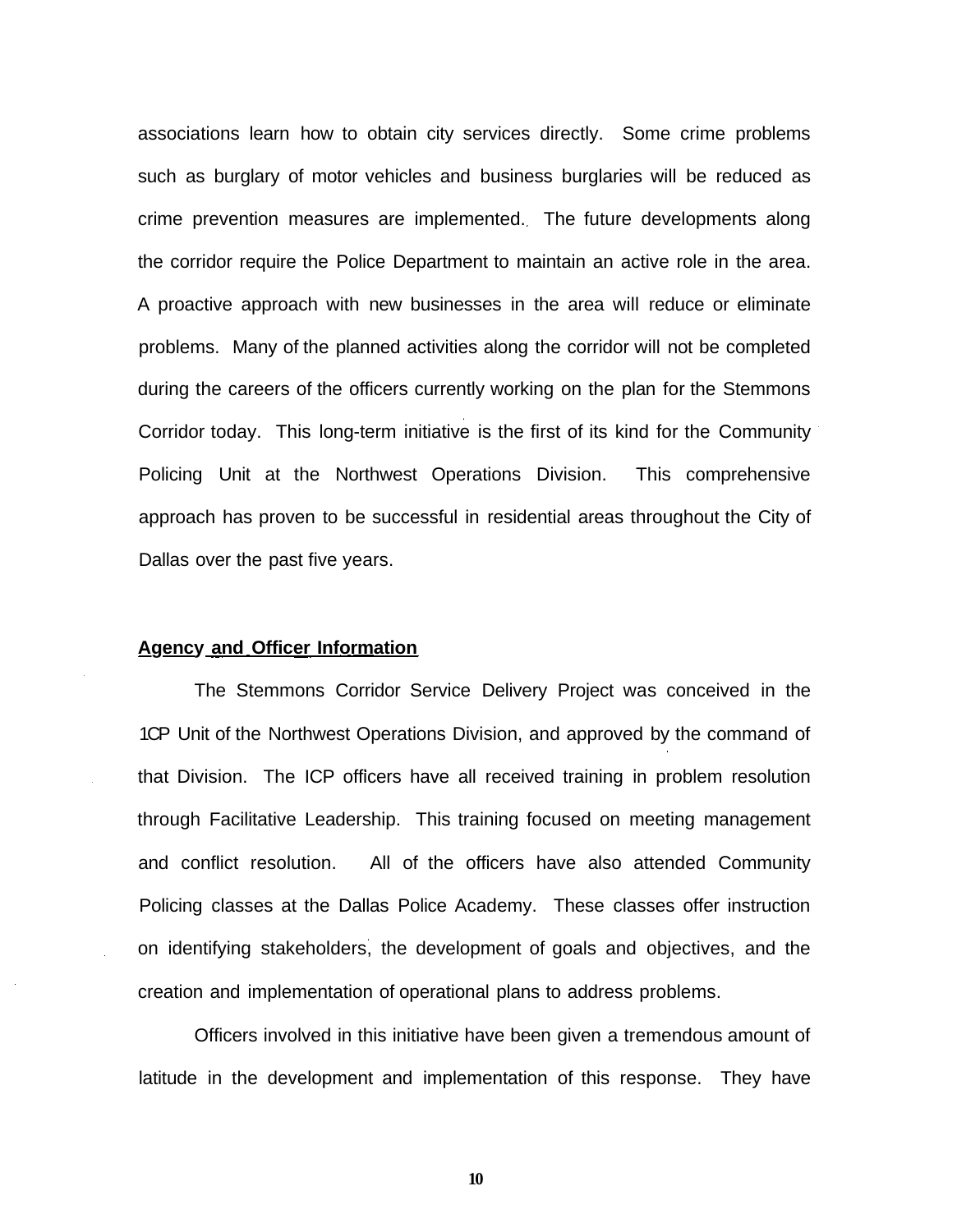been allowed to adjust their schedules and days off to meet the needs of the operation. Officers were given this initiative in broad terms and allowed the freedom to develop specific strategies on their own. The ability and authority to create a successful program has been rewarding to the officers involved.

The ICP officers at the Northwest Operations Division were all experienced in the problem resolution process within their work with residential communities. These officers have successfully implemented operational plans many times in their roles as ICP officers. The scale of the project has required additional coordination that has brought the unit together for a common purpose. This initiative has committed six ICP officers and four members of the Crime Prevention Team. Not all personnel work on the project full time. The initiative has required the expenditure of overtime, but actual overtime for the unit has been reduced compared to past years.

The contact person for this project is:

Sergeant Scott Bratcher #4532 Dallas Police Department - Northwest Operations Division Interactive Community Policing Unit 2828 Shorecrest Drive Dallas, Texas 75235 214-670-6206 214-670-6205 FAX

n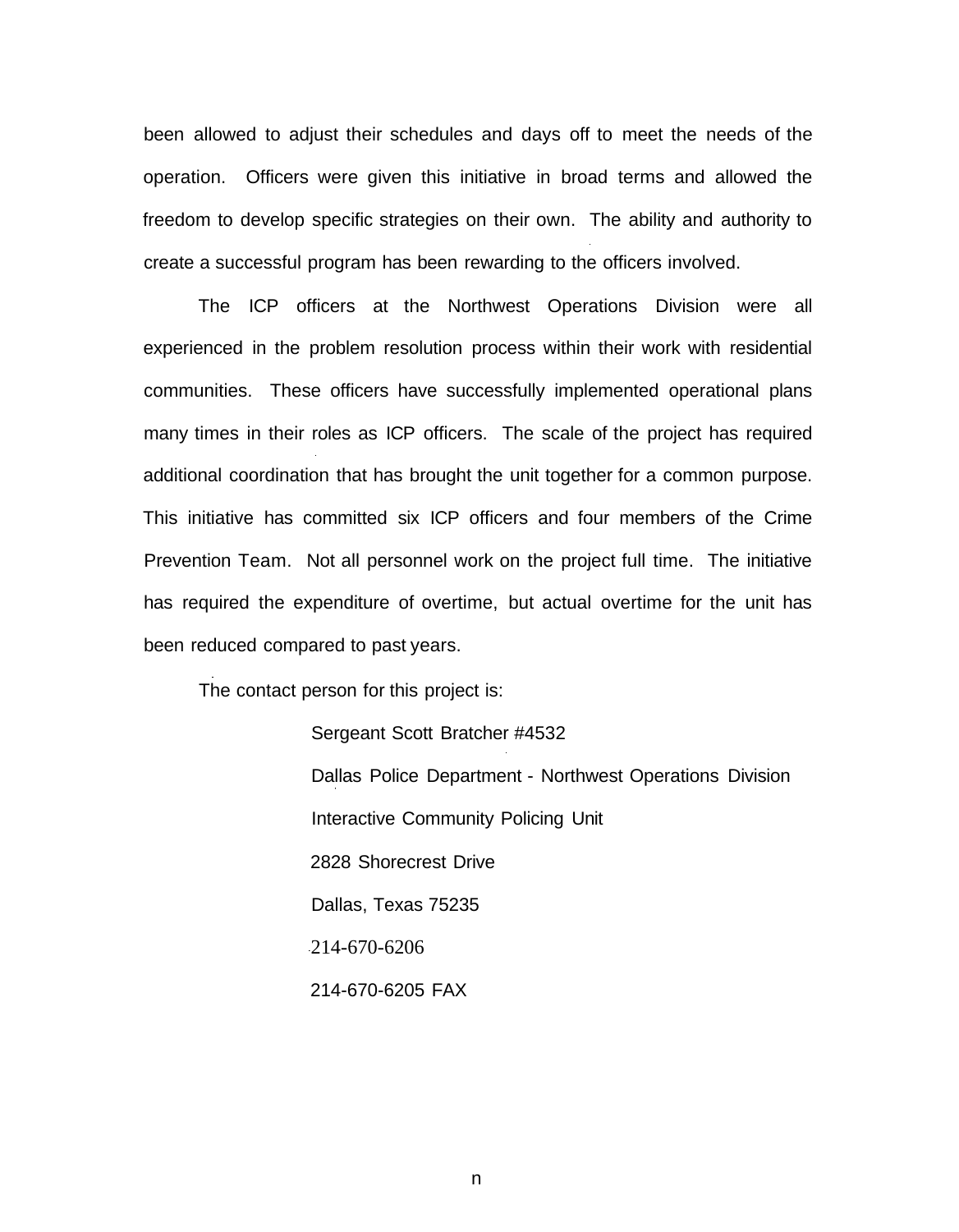#### **NORTHWEST OPERATIONS DIVISION**

#### **CRIME WATCH**

#### JANUARY - MARCH 1999 VS. OCTOBER - DECEMBER 1998

| <b>UCR CATEGORY</b>         | 1999 | 1998           | <b># OF CHANGE</b> | % OF CHANGE |
|-----------------------------|------|----------------|--------------------|-------------|
| <b>MURDER</b>               | 2    | $\overline{2}$ | 0                  | 0%          |
| <b>RAPE</b>                 | 2    | 13             | $-11$              | $-85%$      |
| <b>BUSINESS ROBBERY</b>     | 11   | 10             | 1                  | 10%         |
| <b>INDIVIDUAL ROBBERY</b>   | 38   | 39             | -1                 | $-3%$       |
| <b>AGGRAVATED ASSAULT</b>   | 56   | 67             | $-11$              | $-16%$      |
| <b>TORTEVIOLENT</b>         | Œ.   | <b>1691</b>    | JT)                | $-5796$     |
| <b>BUSINESS BURGLARY</b>    | 126  | 89             | 37                 | 42%         |
| <b>RESIDENTIAL BURGLARY</b> | 6    | 19             | $-13$              | -68%        |
| <b>BMV/RLTD</b>             | 318  | 309            | 9                  | 3%          |
| <b>THEFTS</b>               | 283  | 342            | $-59$              | $-17%$      |
| <b>AUTO THEFT</b>           | 191  | 200            | -9                 | -5%         |
| TOTAL NONEVOLENT            | 925  | 958).<br>S     | 353                | -294        |
| <b>JOIAU</b>                | 1066 | - 1090         |                    |             |

WHAM - R.A.'s 3024,3025,3040,3041,6060

Mix Master - R.A's 2057, 2069, 9105

Dallas Design - R.A.'s 3130

Stemmons Corridor - R.A.'s 3077,3078,3091,3099,3093,3100,3101,3110,3111,3112,3122,3124,3125 Stemmons cont. - 3126,3129,3130,3099,4452,6064,6067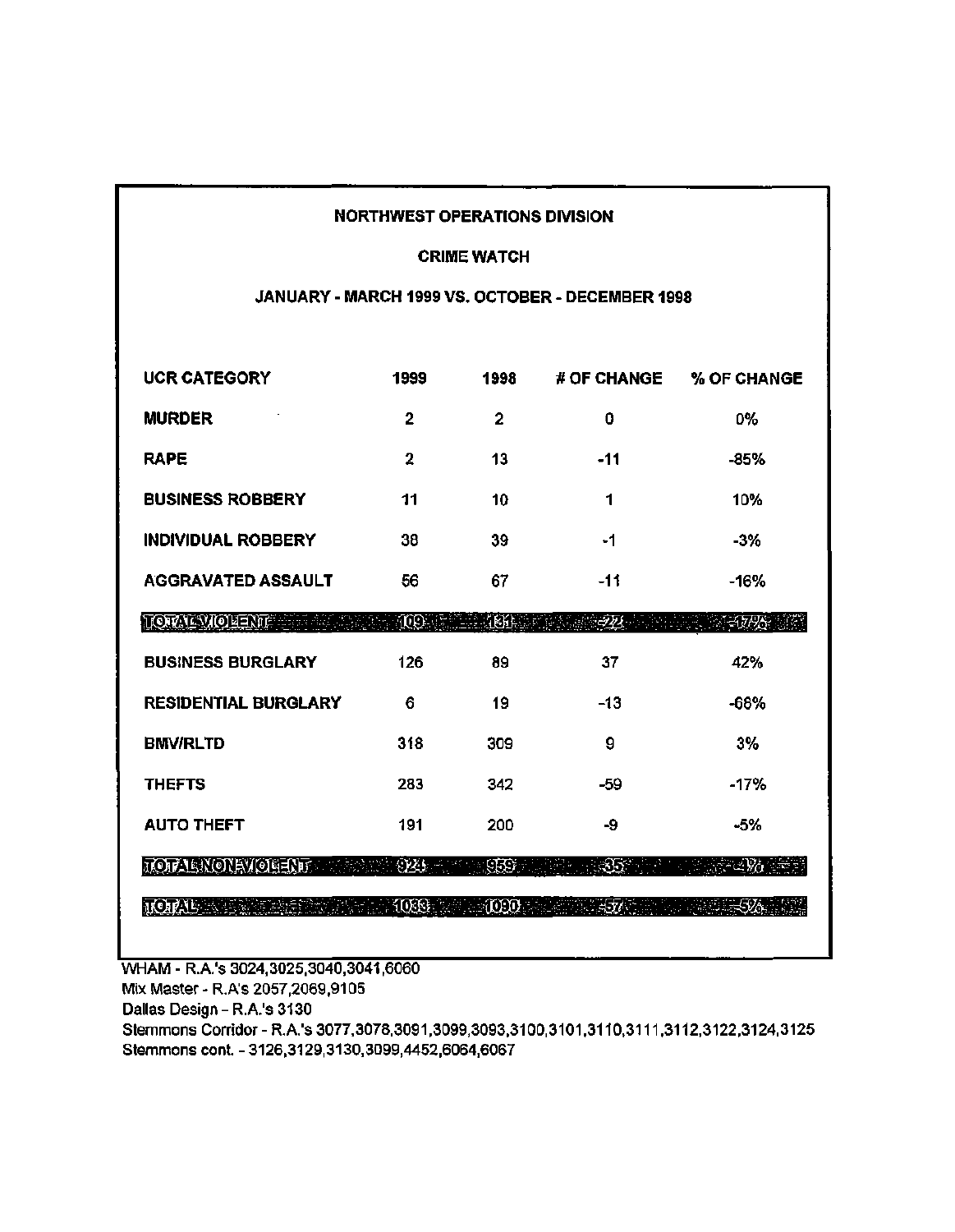#### **NORTHWEST OPERATIONS DIVISION**

### **WALNUT HILL AREA MERCHANTS**

## JANUARY - MARCH 1999 VS. OCTOBER - DECEMBER 1998

| <b>UCR CATEGORY</b>          | 1999           | 1998   | # OF CHANGE  | % OF CHANGE   |
|------------------------------|----------------|--------|--------------|---------------|
| <b>MURDER</b>                | $\overline{2}$ | 1      | 1            | 100%          |
| <b>RAPE</b>                  | $\overline{2}$ | 5      | -3           | $-60%$        |
| <b>BUSINESS ROBBERY</b>      | 3              | 6      | $-3$         | $-50%$        |
| <b>INDIVIDUAL ROBBERY</b>    | 16             | 14     | $\mathbf{2}$ | 14%           |
| <b>AGGRAVATED ASSAULT</b>    | 22             | 38     | -16          | -42%          |
| <b>TOTAL VIOLENT SERVICE</b> | 26.            | -623   | ट ए          | $-20\%$       |
| <b>BUSINESS BURGLARY</b>     | 27             | 23     | 4            | 17%           |
| <b>RESIDENTIAL BURGLARY</b>  | 0              | 8      | -8           | $-100%$       |
| <b>BMV/RLTD</b>              | 109            | 112    | -3           | $-3%$         |
| <b>THEFTS</b>                | 86             | 94     | -8           | -9%           |
| <b>AUTO THEFT</b>            | 63             | 87     | $-24$        | $-28%$        |
| TOTALNONAVIOLENT             | 255            | 79Y)   | $\bigoplus$  | $-1226$       |
| <b>TOTAL SECTION</b>         | - 890 - 190    | - 388. | ्साः ।       | <i>∴</i> अस्‰ |

R.A.'S 3024,3025,3040,3041,6060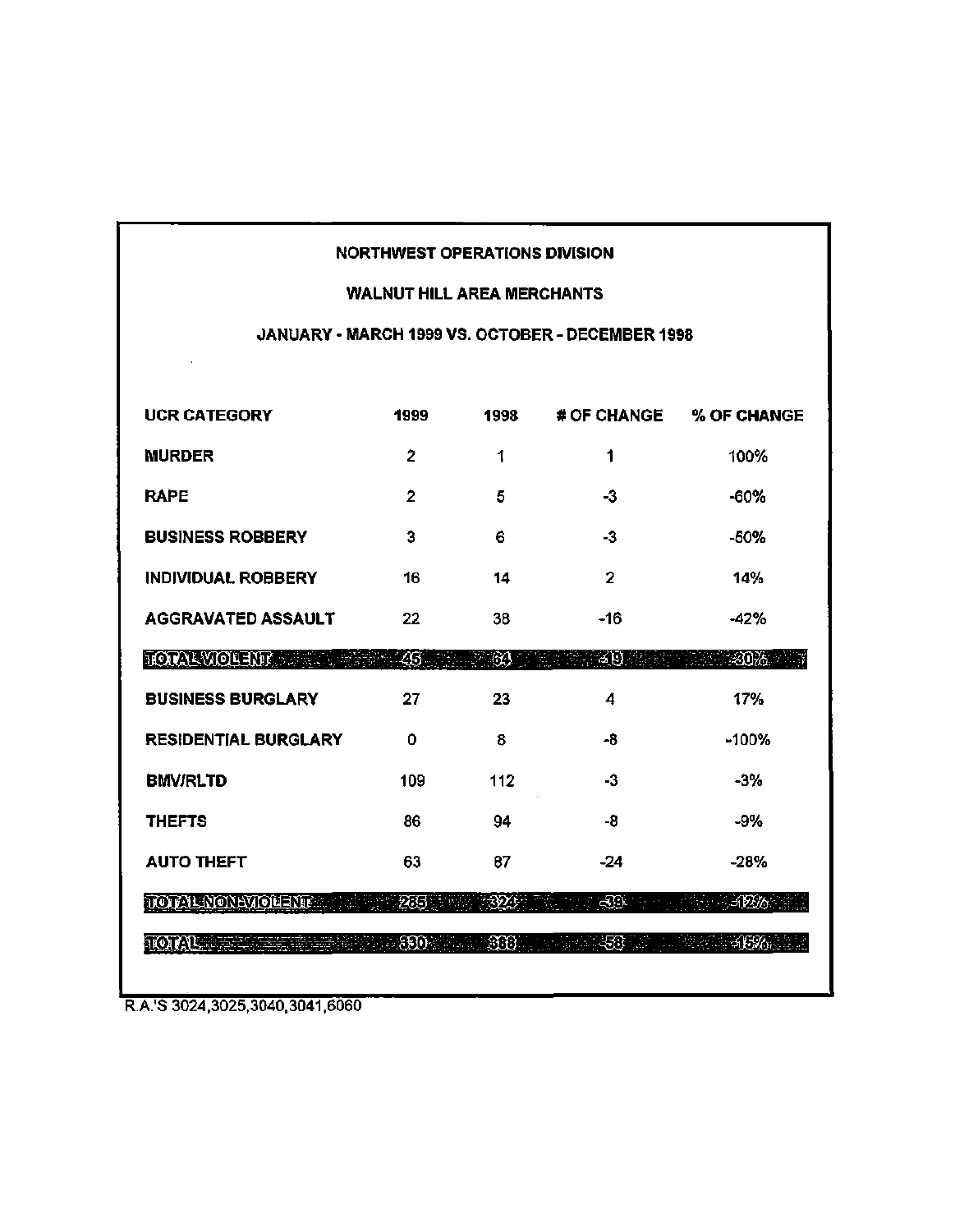# **SUPPORTING DOCUMENTATION**

- 1. Sample Operation Plan
- 2. Newspaper article
- 3. Northwest Corridor Major Investment Study
- 4. Trinity Corridor Transportation Improvements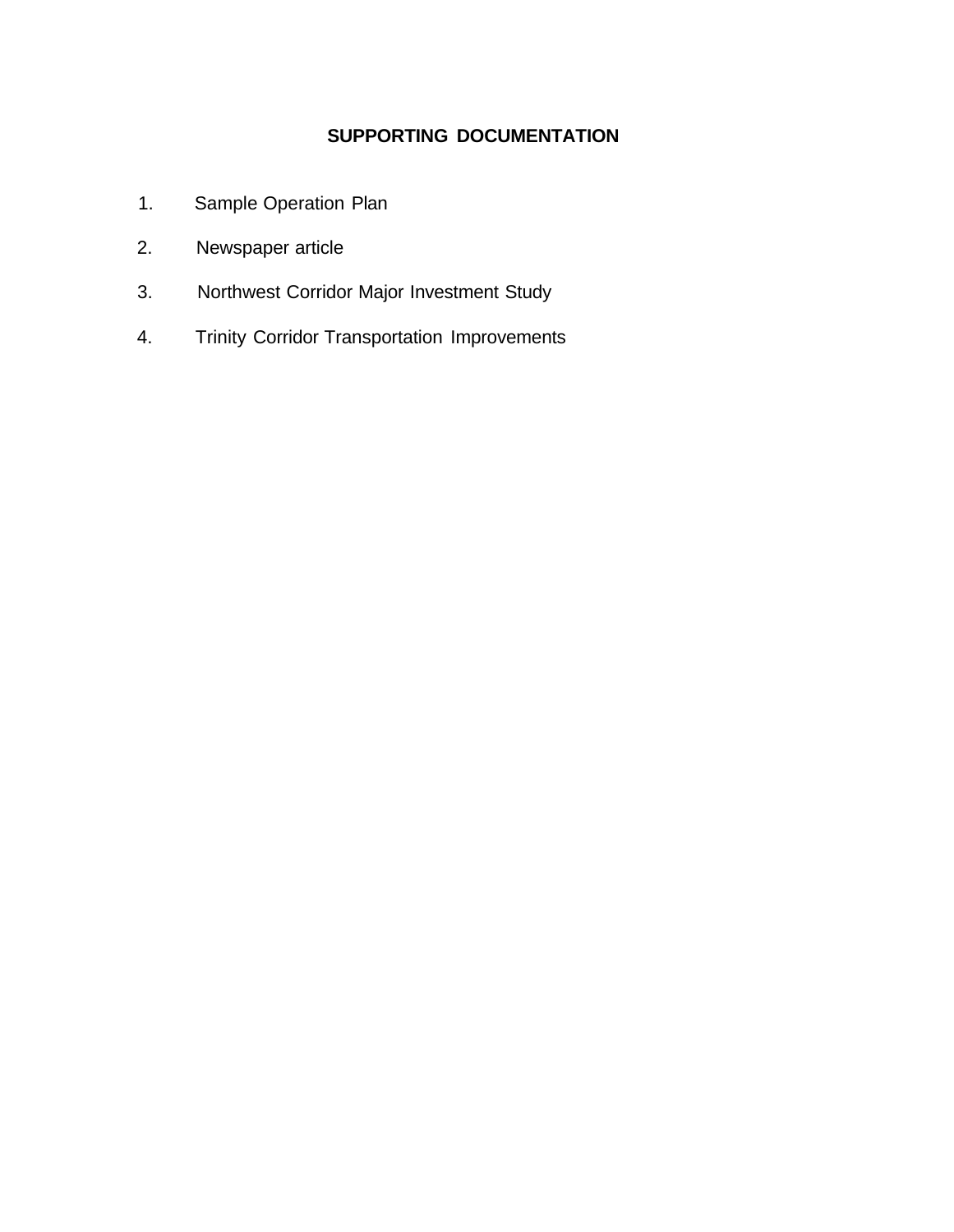NORTHWEST OPERATIONS DIVISION OPERATIONAL PLAN

# MIXMASTER CRIME REDUCTION OPERATION (FOLLOW - UP)

DECEMBER 1,1998

98-0069 $_{pert}$ 8.5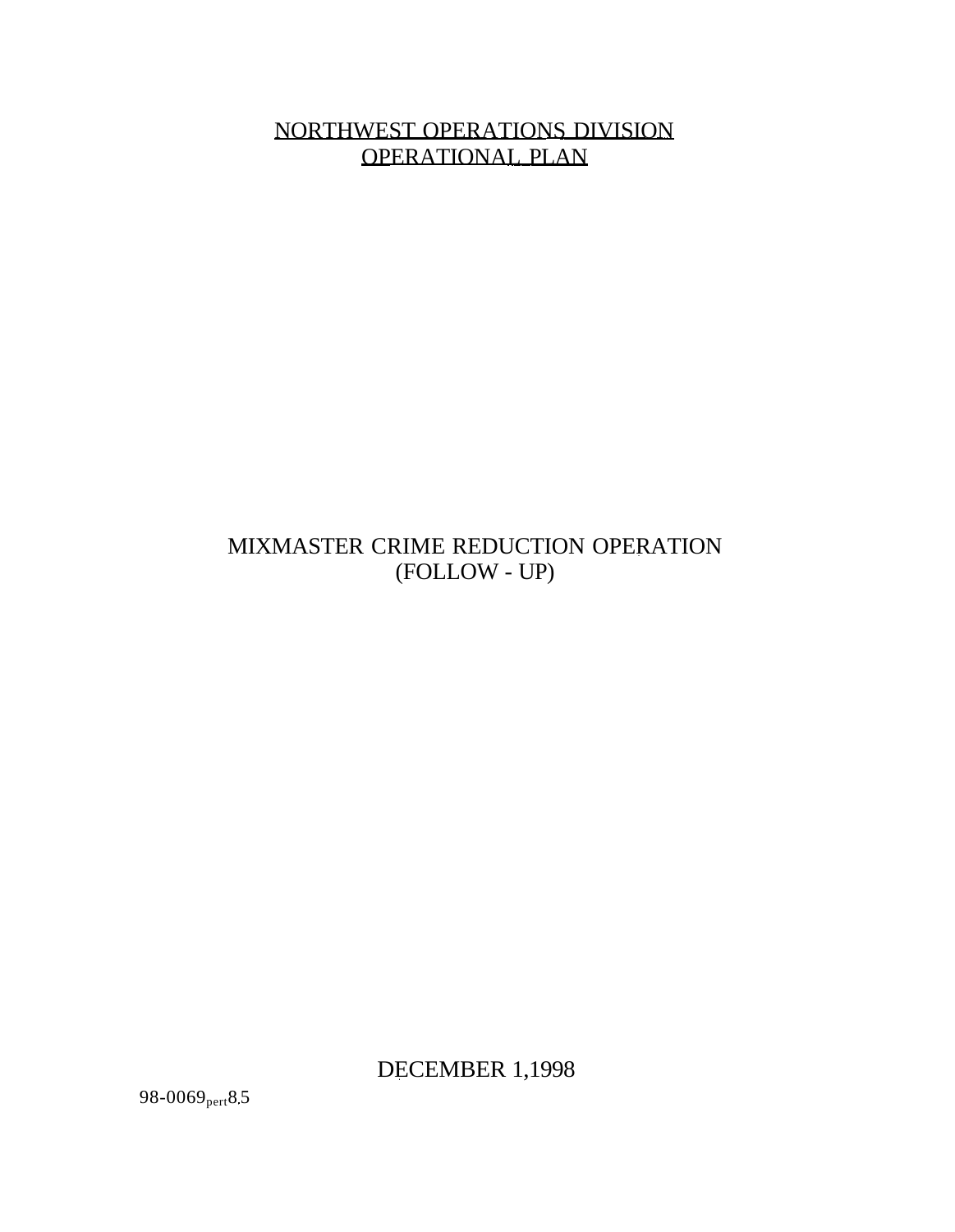## OPERATIONAL PROTOTYPE:

Interactive Community Policing

### SUBJECT:

Operational plan to reduce the frequency of alcohol related crime on South Industrial Blvd., through increased enforcement and specialized patrol.

## IDENTIFICATION OF PROBLEM:

The Mixmaster / Industrial Blvd. area has experienced, theft, BMV, and robbery problems in the past directly related to the congregation of petty thieves hanging out around area liquor stores.

### METHOD OF IDENTIFICATION:

Numerous citizen and business owners have complained about the crime and public drunkenness occurring in the area.

## LOCATION:

(Beat 526) The South Industrial area of the Mixmaster between Continental Ave. and Cadiz.

### DESCRIPTION OF PROPERTY:

The Industrial Blvd. area borders a "TABC Dry Area" which contains 33 businesses that sell alcohol for off premise consumption. There are also two day labor facilities which caters to unskilled laborers and transients.

### HISTORY:

Because there is such a large proliferation of alcohol establishments in such a small area, Industrial Blvd. has become a hang out for drunks and petty thieves.

# CITY DEPARTMENTS/INTERACTIVE COMMUNITY POLICING GROUPS:

Northwest ICP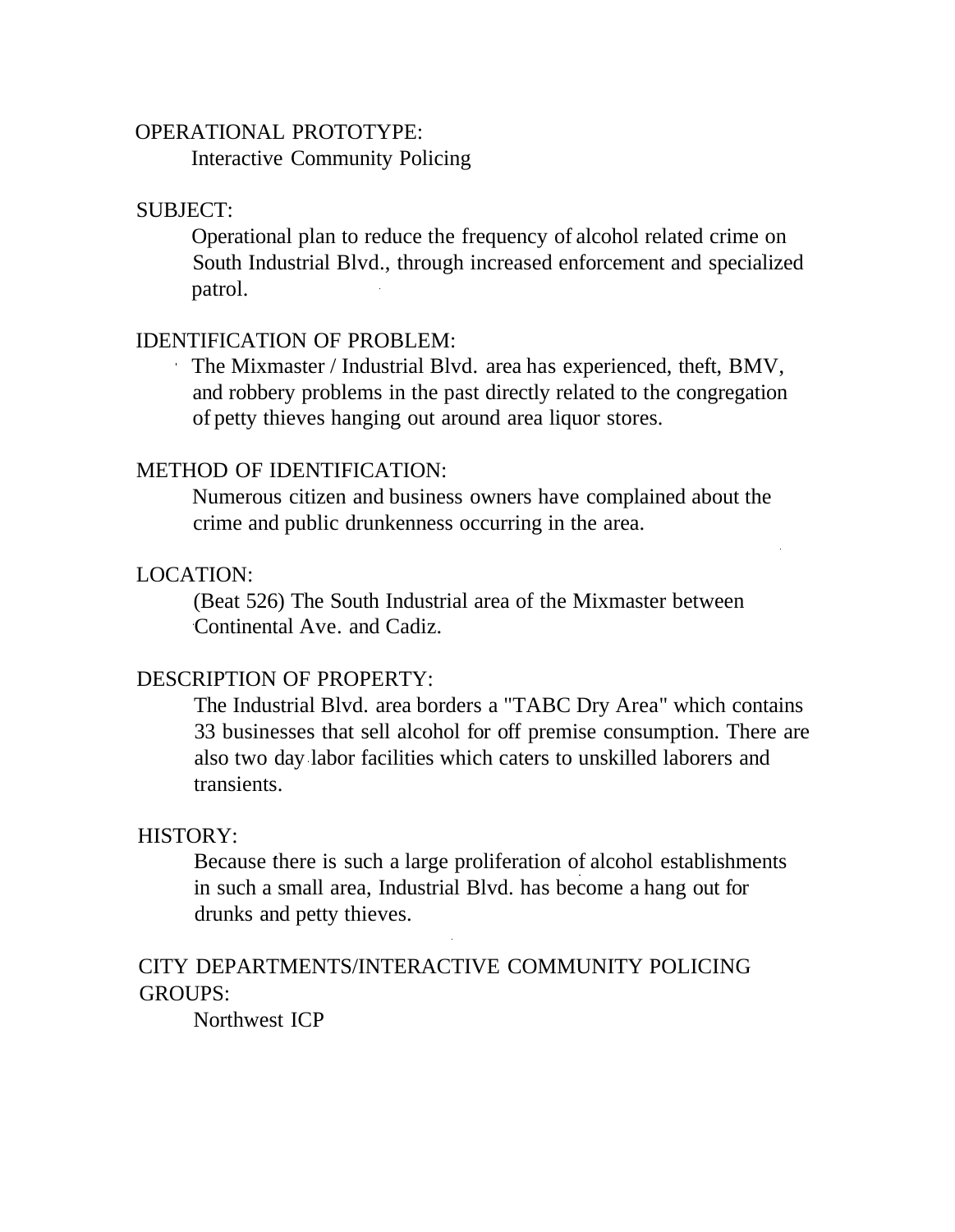OPERATIONS COMMANDER: Lt. John Sullivan

FIRST LINE SUPERVISOR: Sgt. Scott Bratcher

## OFFICERS:

Sr. Cpl. Philip Strodtman #4877 P.O. Tom Clayton #6153 P.O. Steve Gable #6890 P.O. Chris Grail #6240

COMMAND POST: 300 S. Industrial Blvd.

### MATERIAL RESOURCES:

2 - marked patrol cars 1 - paddy wagon

EMERGENCY LOCATION: Parkland Hospital 5201 Harry HinesBlvd 590-8000

### OBJECTIVE:

 $\mathbb{R}^2$ 

To adopt a zero tolerance policing in dealing with petty thieves and transients in an effort to reduce crime in the Mixmaster / Industrial Blvd. area.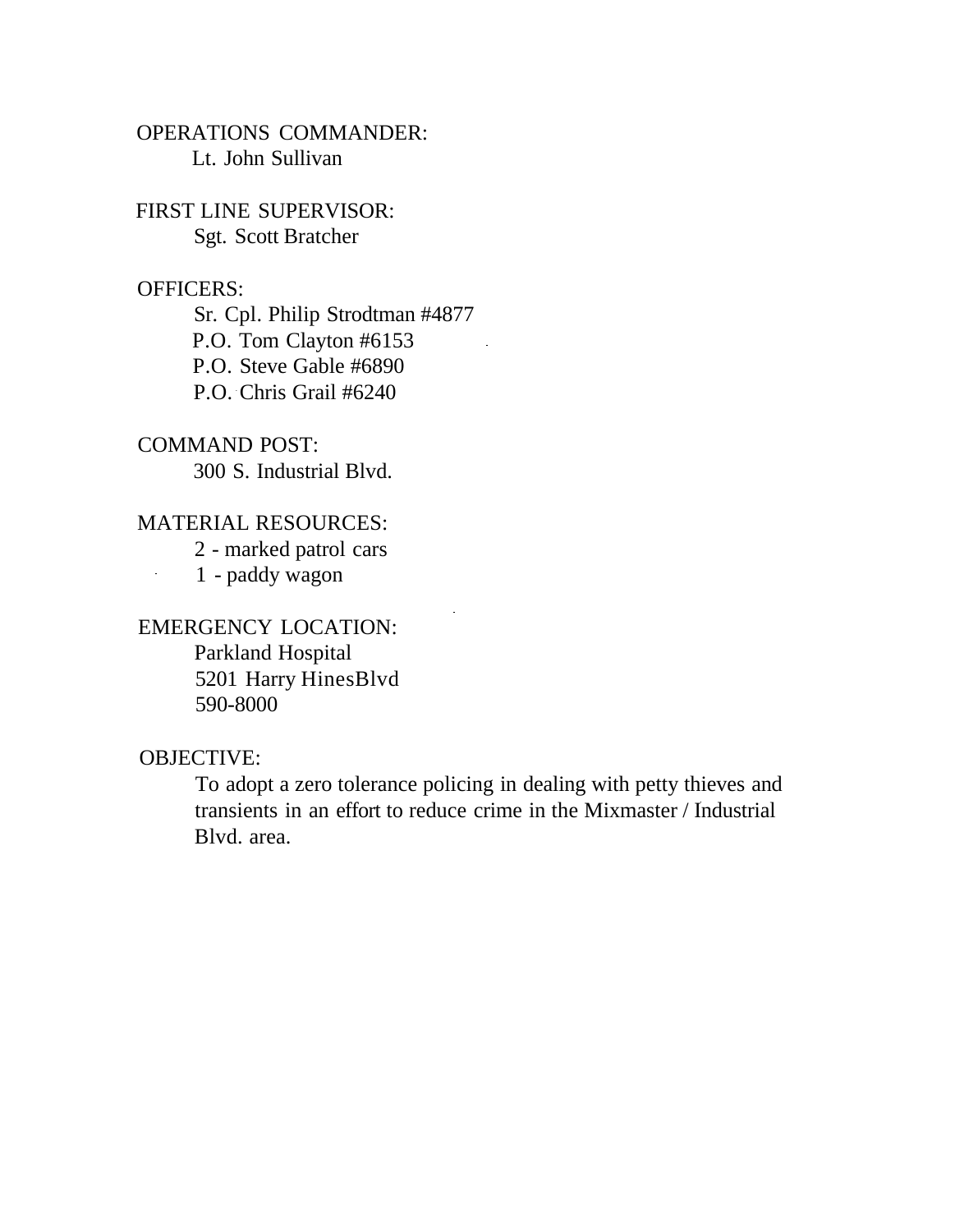# RESULTS:

From August 24,1998 through December 1,1998 ICP Officers conducted this operational plan which produced the following results: 393 - City arrests - which included the violations of public intoxication, sleeping in public, urinating in public, open container of alcohol and alias tickets.

12 - Investigative arrests - which included arrests for criminal trespass, evading arrests, and active felony warrants. 5 - hazardous traffic citations

The Mixmaster / Industrial Area experienced a reduction in the following crime categories for the months of August through November 1998 as compared with the same months in 1997

| <b>CATEGORY</b>          | % OF CHANGE |
|--------------------------|-------------|
| <b>Business Burglary</b> | - 80%       |
| <b>BMV</b>               | $-56%$      |
| Individual Robbery       | $-25%$      |

In addition to this there was no increase in the categories of: Murder Business Robbery Residential Burglary

hi an effort to monitor and track the criminal element, ICP Officers created a picture hook file to assist them in their future operations.